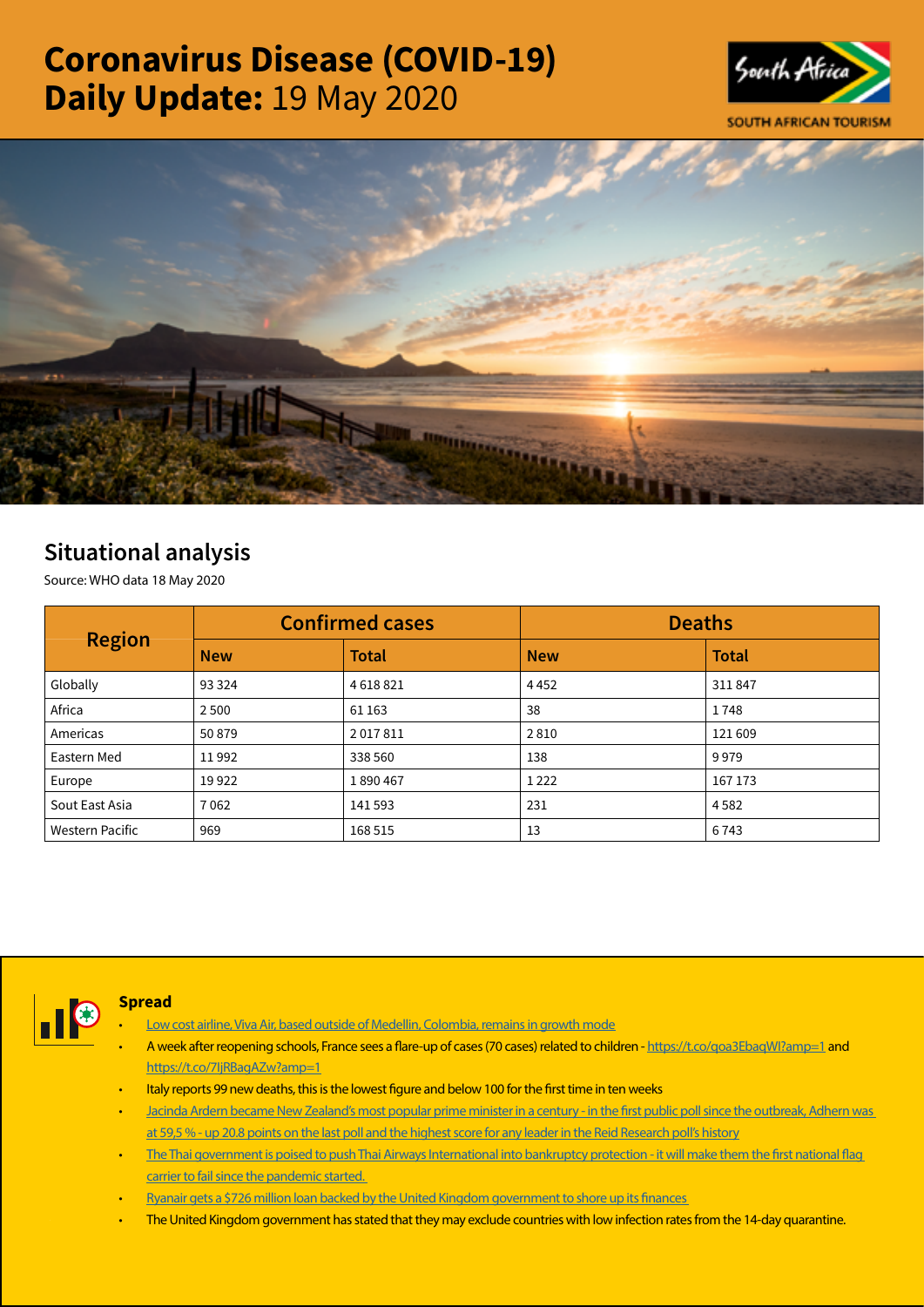

### South Africa:

| <b>Date</b> | <b>Tests</b> | <b>Negative</b> | <b>Positive</b> | <b>Deaths</b> | $% +$ Tests | % test/Pop<br>(58780000) | <b>Fatality Rate</b><br>(Deaths/Pos) | <b>Recoveries</b> | <b>Recovery Rate %</b><br>(Rec/Pos) |
|-------------|--------------|-----------------|-----------------|---------------|-------------|--------------------------|--------------------------------------|-------------------|-------------------------------------|
| $12$ May    | 369 697      | 358 347         | 11 350          | 206           | 3,07        | 0,63                     | 1,81                                 |                   |                                     |
| $13$ May    | 386 352      | 374 278         | 12074           | 219           | 3,13        | 0,66                     | 1,81                                 | 4745              | 39                                  |
| $14$ May    | 403 018      | 390 279         | 12739           | 238           | 3,16        | 0,69                     | 1,87                                 | 5 6 7 6           | 45                                  |
| $15$ May    | 421 555      | 408 031         | 13 5 24         | 247           | 3,21        | 0,72                     | 1,83                                 | 6 0 8 3           | 45                                  |
| $16$ May    | 439 559      | 425 204         | 14 3 5 5        | 261           | 3,27        | 0,75                     | 1,82                                 | 6478              | 45                                  |
| $17$ May    | 460 873      | 445 358         | 15515           | 264           | 3,37        | 0,78                     | 1,70                                 | 7 0 0 6           | 45                                  |

Visit: [www.sacoronavirus.co.za](http://www.sacoronavirus.co.za) for the latest updates. SA Tourism will make updates available on [www.southafrica.net.](http://www.southafrica.net)SOU

#### SOUTH AFRICA NEWS

- [Court ruling on SAA retrenchments 'wrong', say BRPs](https://www.moneyweb.co.za/news/south-africa/court-ruling-on-saa-retrenchments-wrong-say-brps/)
- [Travel ban cuts V&A Waterfront's income in half](https://www.businesslive.co.za/bd/companies/property/2020-05-18-travel-ban-cuts-va-waterfronts-income-in-half/)
- [ACSA reveals that government support of up to R3bn may be required in the next 3 years](https://www.iol.co.za/travel/travel-news/acsa-reveals-that-government-support-of-up-to-r3bn-may-be-required-in-the-next-3-years-48118276)
- Research project under way to boost supply of COVID-19 testing reagents
- SA part of several initiatives to develop Covid-19 vaccine: Cyril Ramaphosa
- People can't live in their rooms forever: Mkhize
- [Infographics: Covid-19: The seven hardest hit districts in SA and why lockdown can't be lifted yet](https://www.news24.com/SouthAfrica/News/infographics-covid-19-the-seven-hardest-hit-districts-in-sa-and-why-lockdown-cant-be-lifted-yet-20200519
)
- [Mandy Wiener: Civil disobedience and government's crisis of legitimacy](https://www.news24.com/Columnists/Mandy_Wiener/mandy-wiener-civil-disobedience-and-governments-crisis-of-legitimacy-20200519-2)
- [Africa backs WHO, needs help with debt relief, supplies Ramaphosa](https://www.timeslive.co.za/news/south-africa/2020-05-18-africa-backs-who-needs-help-with-debt-relief-supplies-ramaphosa/)
- ['SA economy was bad before, but now it is much worse'](https://www.iol.co.za/capeargus/news/sa-economy-was-bad-before-but-now-it-is-much-worse-48108279)
- [Reserve Bank cuts help SA's debt costs to five-year low](https://www.businesslive.co.za/bd/economy/2020-05-18-reserve-bank-cuts-help-sas-debt-costs-to-five-year-low/)
- [Reserve Bank expected to cut interest rate to near 50-year low this week](https://www.fin24.com/Economy/South-Africa/reserve-bank-expected-to-cut-interest-rate-to-near-50-year-low-this-week-20200519)
- Business as usual a thing of the past as SMME's battle during lockdown
- [ROB ROSE: Mkhize, moaning of 'unfair' criticism, fails to see how this ends](https://www.businesslive.co.za/fm/opinion/2020-05-18-rob-rose-mkhize-moaning-of-unfair-criticism-fails-to-see-how-this-ends/)
- [Lockdown rules are based on science, insists Cyril as court cases loom](https://select.timeslive.co.za/news/2020-05-19-lockdown-rules-are-based-on-science-insists-cyril-as-court-cases-loom/)
- **[Lockdown antipathy puts Ramaphosa on back foot](https://www.moneyweb.co.za/news-fast-news/lockdown-antipathy-puts-ramaphosa-on-back-foot/)**
- [Can we save the school year? Only if we all think very clever, say experts](https://select.timeslive.co.za/news/2020-05-18-can-we-save-the-school-year-only-if-we-all-think-very-clever-say-experts/)
- [Whatever you do, do not pay a lockdown admission of guilt fine: lawyers](https://select.timeslive.co.za/news/2020-05-19-whatever-you-do-do-not-pay-a-lockdown-admission-of-guilt-fine-lawyers/)
- [E-commerce and e-tailer companies welcome lifting of e-commerce restrictions](https://www.iol.co.za/business-report/companies/e-commerce-and-e-tailer-companies-welcome-lifting-of-e-commerce-restrictions-48078791)
- **[STEPHEN VAN COLLER: Lessons from a global crisis](https://www.businesslive.co.za/bd/opinion/2020-05-18-stephen-van-coller-lessons-from-a-global-crisis/)**
- [CLAIRE BISSEKER: Five lessons Covid-19 has taught SA](https://www.businesslive.co.za/bd/opinion/columnists/2020-05-18-claire-bisseker-five-lessons-covid-19-has-taught-sa/)